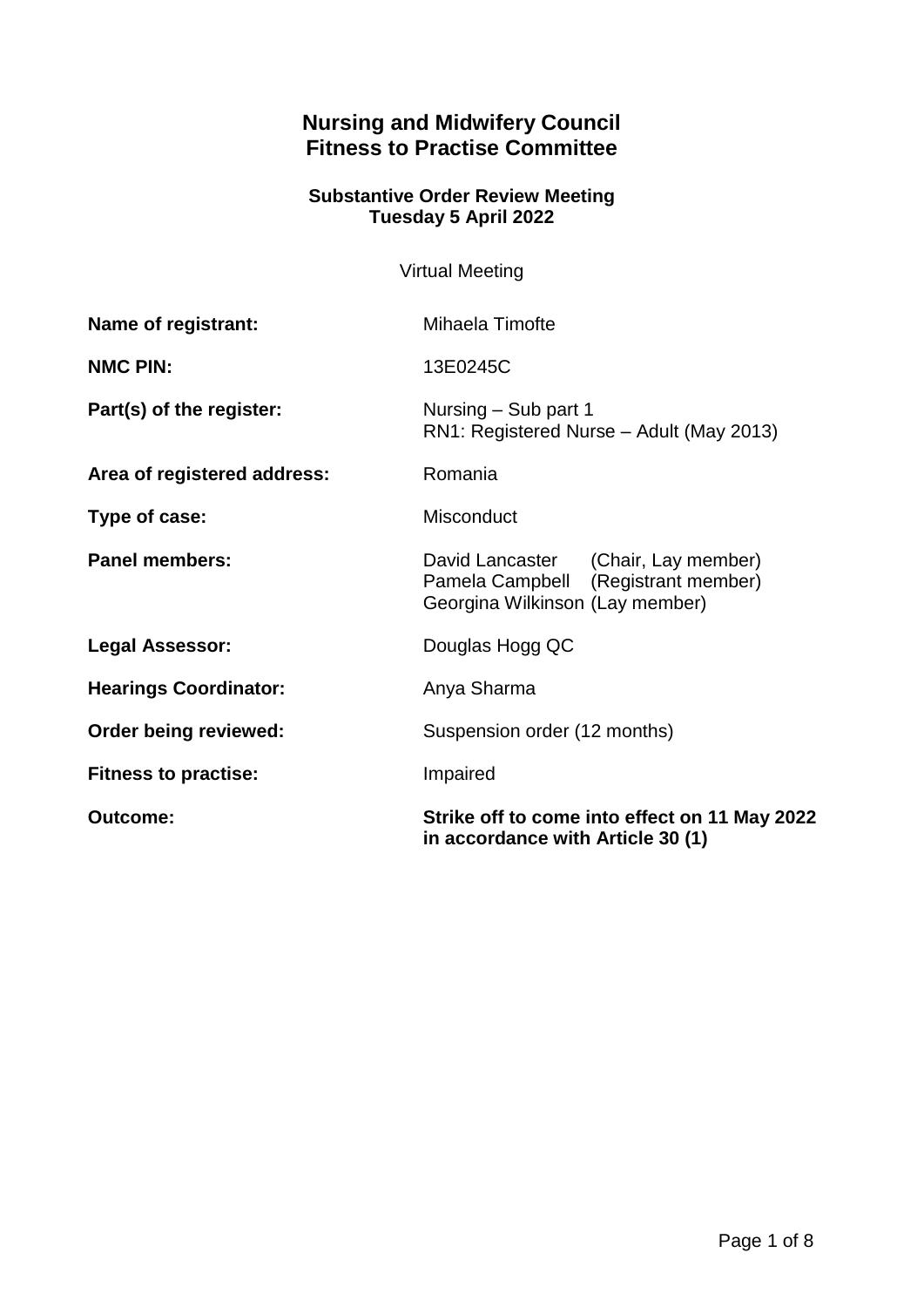## **Decision and reasons on service of Notice of Meeting**

The panel noted at the start of this meeting that the Notice of Meeting had been sent to Mrs Timofte's email address on 25 February 2022 and Mrs Timofte had not responded to the notice of the meeting with any contribution.

The panel accepted the advice of the legal assessor.

The panel took into account that the Notice of Meeting provided details of the substantive order being reviewed, the time, dates and venue of the meeting.

In the light of all of the information available, the panel was satisfied that Mrs Timofte has been served with notice of this meeting in accordance with the requirements of Rules 11A and 34 of the 'Nursing and Midwifery Council (Fitness to Practise) Rules 2004', as amended (the Rules).

#### **Decision and reasons on review of the substantive order**

The panel decided to replace the current suspension order with a striking off order.

This order will come into effect at the end of 11 May 2022 in accordance with Article 30(1) of the 'Nursing and Midwifery Order 2001' (the Order).

This is the third review of a suspension order, originally imposed by a Fitness to Practise panel on 11 October 2019 for a period of six months. This was reviewed on 25 March 2020 and on 22 March 2021 where the suspension order was confirmed and extended for 12 months on both occasions.

The current order is due to expire on 11 May 2022.

The panel is reviewing the order pursuant to Article 30(1) of the Order.

The charges found proved which resulted in the imposition of the substantive order were as follows: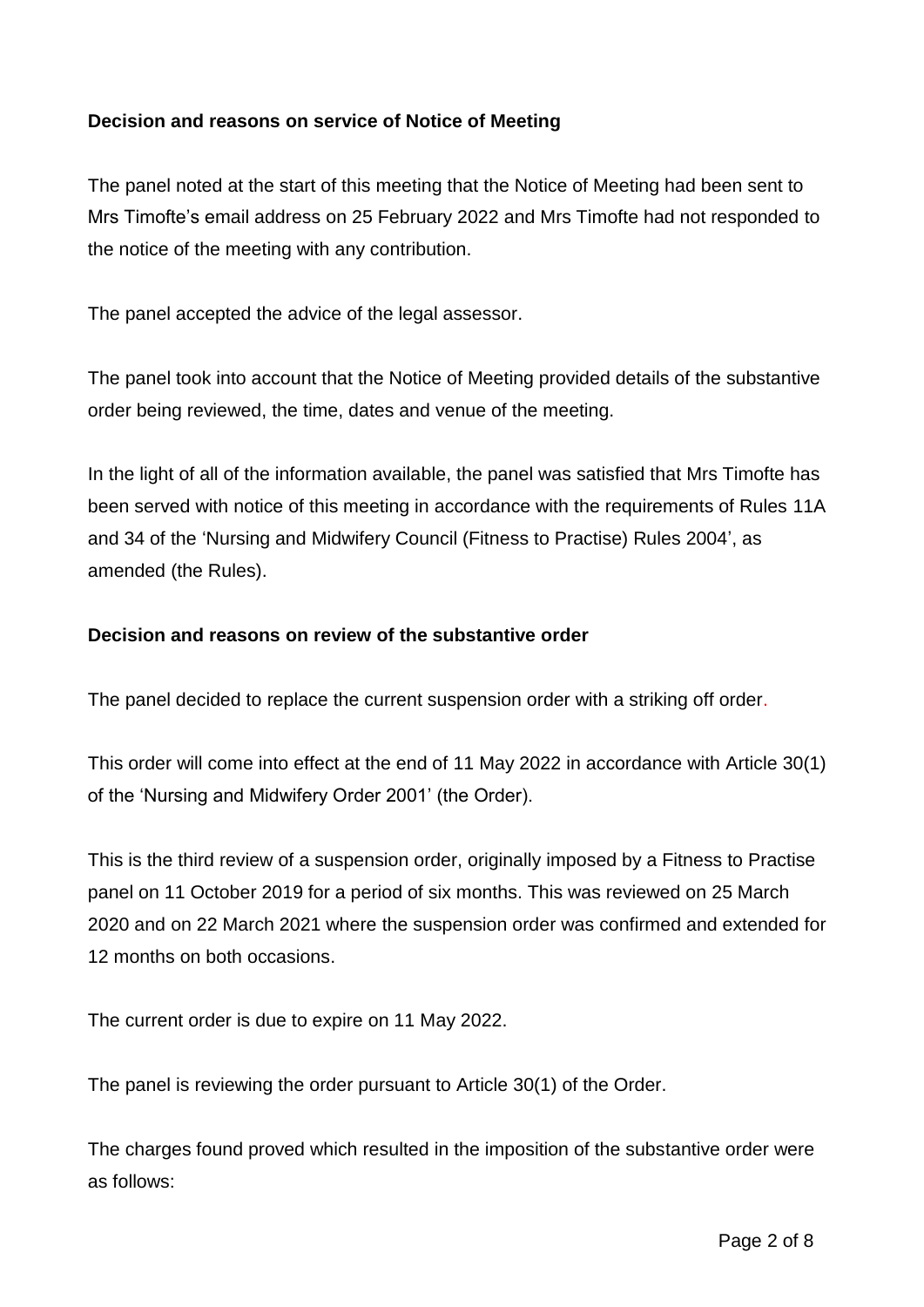*'That you, whilst working as a registered nurse:*

- *1. On or around 1 September 2016, wrote over the top of an entry in Patient A's daily record chart for the 1 September 2016.*
- *2. [Charge not proved]*
- *3. Incorrectly dated an entry in Patient B's observations sheet as 4 October 2016, when this should have been recorded as 3 October 2016.*
- *4. [Charge not proved]*
- *5. Signed a controlled drug register to indicate that you had witnessed the administration of Oramorph on 15 December 2016, when you had not.*
- *6. Your actions as described in Charge 5 above were dishonest, in that you signed the controlled drugs register to indicate that you had witnessed the administration of Oramorph, when you knew you had not.*

*And in light of the above, your fitness to practise is impaired by reason of your misconduct.'*

The second reviewing panel determined the following with regard to impairment:

*'In reaching its decision, the panel was mindful of the need to protect the public, maintain public confidence in the profession and to declare and uphold proper standards of conduct and performance.*

*The panel considered whether Mrs Timofte's fitness to practise remains impaired. It concluded that there had been no material change of circumstances since the order was last reviewed. There is no information to suggest that Mrs Timofte has engaged with the NMC since the last review on 25 March 2020, except for the email from her dated 05 December 2020, which states:*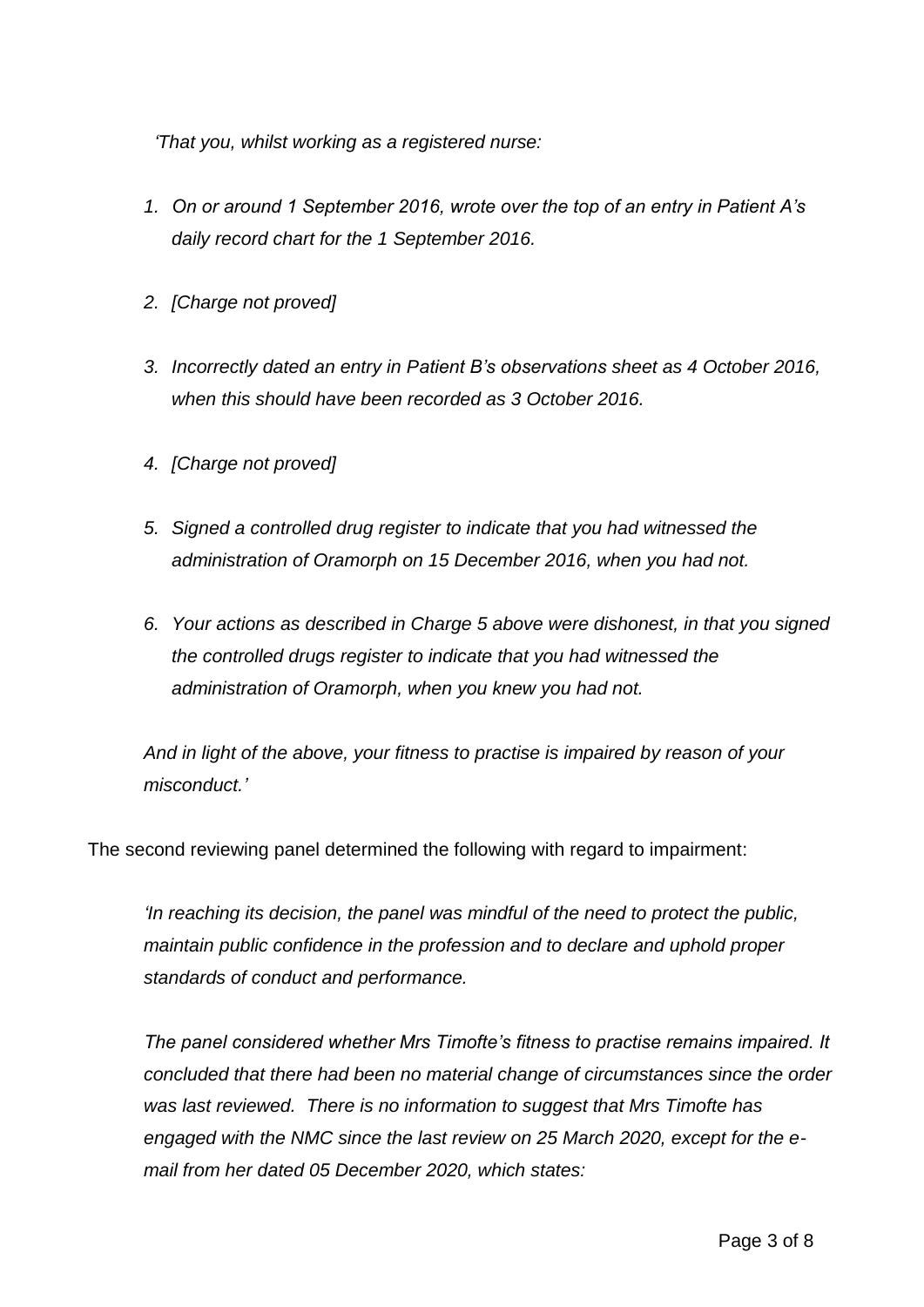*'Thank you very much for keeping me informed! I left England because after suspention I could not Work anymore and I came in România! I CAN NOT PROVIDE ANY training but I can tell you how much I sufffered because of that! Singning as a second witnessed without beeing there is a mistake but not a crime! My future was dramatically changed! The decision was unfortunatly too much! I have paid RCN, for what?'*

*Whilst the panel noted that Mrs Timofte had not been able to work as a nurse while suspended, it concluded that she could have provided a reflective piece, undertaken some form of relevant training or obtained references from any place at which she worked.*

*The panel therefore decided that a finding of continuing impairment is necessary on the grounds of public protection. The panel has borne in mind that its primary function is to protect patients and the wider public interest which includes maintaining confidence in the nursing profession and upholding proper standards of conduct and performance. The panel determined that, in this case, a finding of continuing impairment on public interest grounds is also required.*

*For these reasons, the panel finds that Mrs Timofte's fitness to practise remains impaired.'*

The second reviewing panel determined the following with regard to sanction:

*'The panel first considered whether to take no action but concluded that this would be inappropriate in view of the fact that Mrs Timofte had shown no attempt at remediating the concerns or showing competence in the areas of her practice which were found insufficient. The panel decided that it would be neither proportionate nor in the public interest to take no further action.* 

*It then considered the imposition of a caution order but again determined that, due to the seriousness of the case, and the public protection issues identified, an order that does not restrict Mrs Timofte's practice would not be appropriate in the*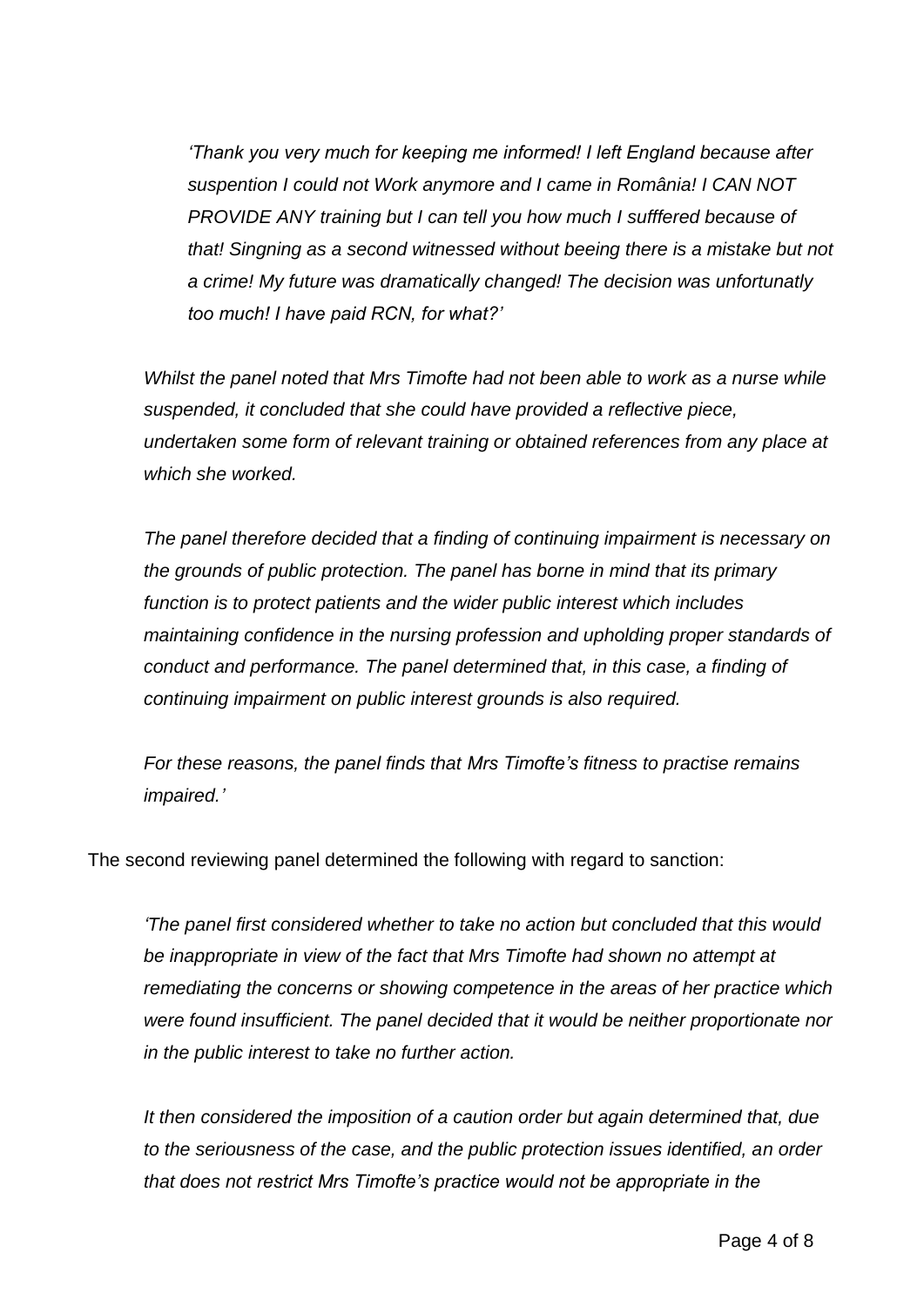*circumstances. The SG states that a caution order may be appropriate where 'the case is at the lower end of the spectrum of impaired fitness to practise and the panel wishes to mark that the behaviour was unacceptable and must not happen again.' The panel considered that Mrs Timofte's misconduct was not at the lower end of the spectrum and that a caution order would be inappropriate in view of the issues identified. The panel decided that it would be neither proportionate nor in the public interest to impose a caution order.*

*The panel carefully considered whether conditions of practice on Mrs Timofte's registration would be a sufficient and appropriate response. It considered that the charges found proved appeared to be an isolated incident, and that the nature of the charges does not preclude suitable and workable conditions being made. However, the panel decided that the lack of engagement from Mrs Timofte in relation to this and the previous hearing, and a lack of information about any reflection or remediation made conditions unworkable. The panel noted Mrs Timofte's email dated 05 December 2020, quoted above, and concluded that she is not in the United Kingdom currently, and does not wish to engage with her regulator. For those reasons, it did not consider a conditions of practice order workable in this case.*

*The panel considered the imposition of a further period of suspension. It was of the view that a suspension order would allow Mrs Timofte further time to fully reflect on her previous failings, and consider her future intentions regarding her registration. The panel concluded that a further 12 months suspension order would be the appropriate and proportionate response and would afford Mrs Timofte adequate time to further develop her insight and remediation. It would also give Mrs Timofte an opportunity, in light of delays caused by the COVID-19 pandemic, to return to the UK, to submit evidence of reflection, access appropriate training and provide references.*

*The panel did not have a striking-off order available as a sanction, as this is a misconduct case and Mrs Timofte has not yet been subject to a suspension order for two years. The current panel felt that it would currently be disproportionate in the*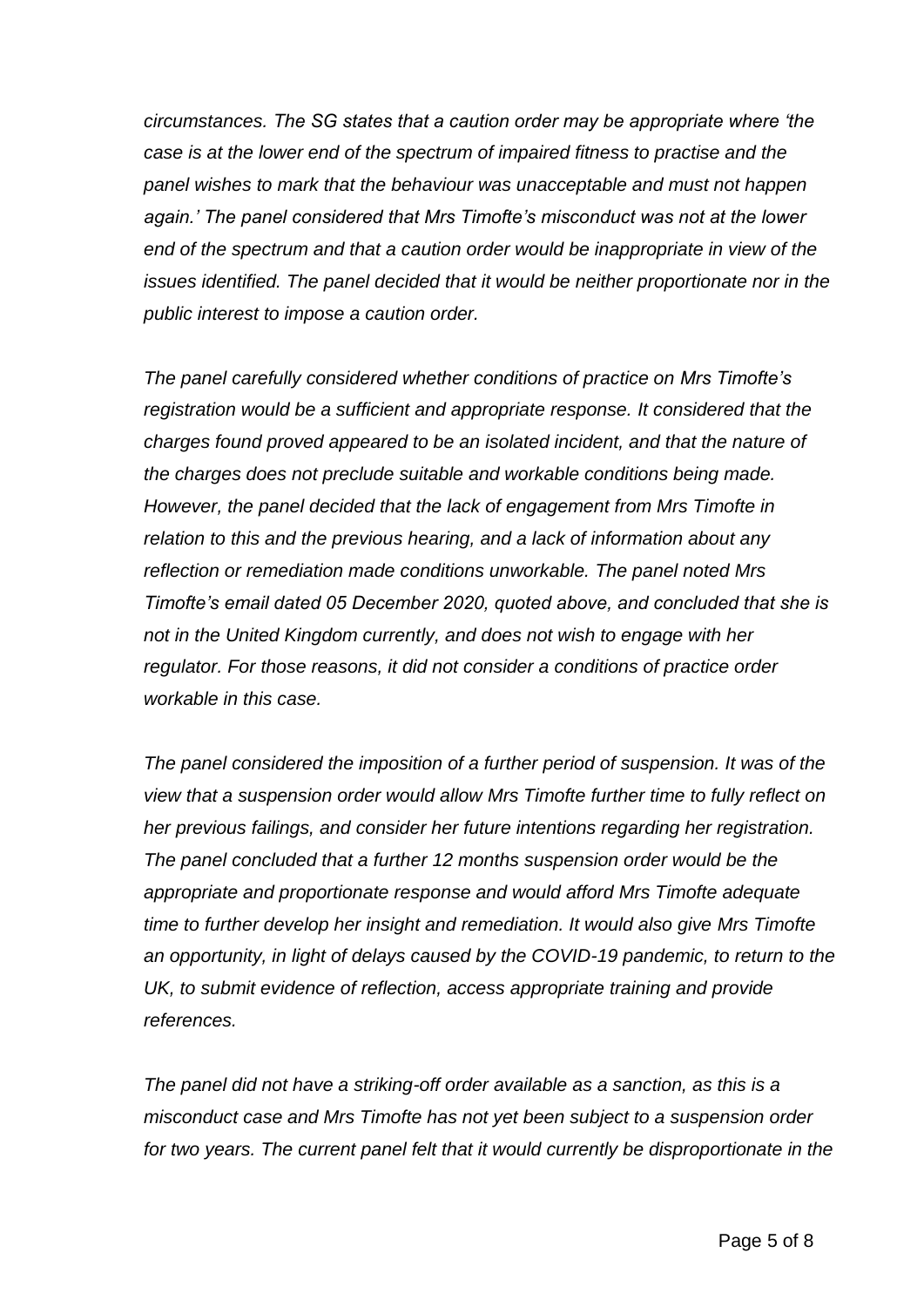*circumstances of this case, but noted that the next reviewing panel will have a striking-off order as an option available to it.*

*The panel determined therefore that a suspension order is the appropriate sanction which would continue to both protect the public and satisfy the wider public interest. It considered this to be the most appropriate and proportionate sanction available.'*

## **Decision and reasons on current impairment**

The panel has considered carefully whether Mrs Timofte's fitness to practise remains impaired. Whilst there is no statutory definition of fitness to practise, the Nursing and Midwifery Council (NMC) has defined fitness to practise as a registrant's suitability to remain on the register without restriction. In considering this case, the panel has carried out a comprehensive review of the order in light of the current circumstances. Whilst it has noted the decision of the last panel, this panel has exercised its own judgement as to current impairment.

The panel has had regard to all of the documentation before it, including the NMC bundle.

The panel heard and accepted the advice of the legal assessor.

In reaching its decision, the panel was mindful of the need to protect the public, maintain public confidence in the profession and to declare and uphold proper standards of conduct and performance.

The panel considered whether Mrs Timofte's fitness to practise remains impaired. The panel had sight of the decision of the last reviewing panel and concluded that the position remains the same, given that there has been no material change in the circumstances of the case since the order was last reviewed. There is no information before the panel to suggest that Mrs Timofte has engaged with the NMC since the last review of this order on 22 March 2021.

The panel noted that whilst Mrs Timofte has not been able to work as a nurse while suspended and is currently residing in Romania, she has not engaged with the NMC or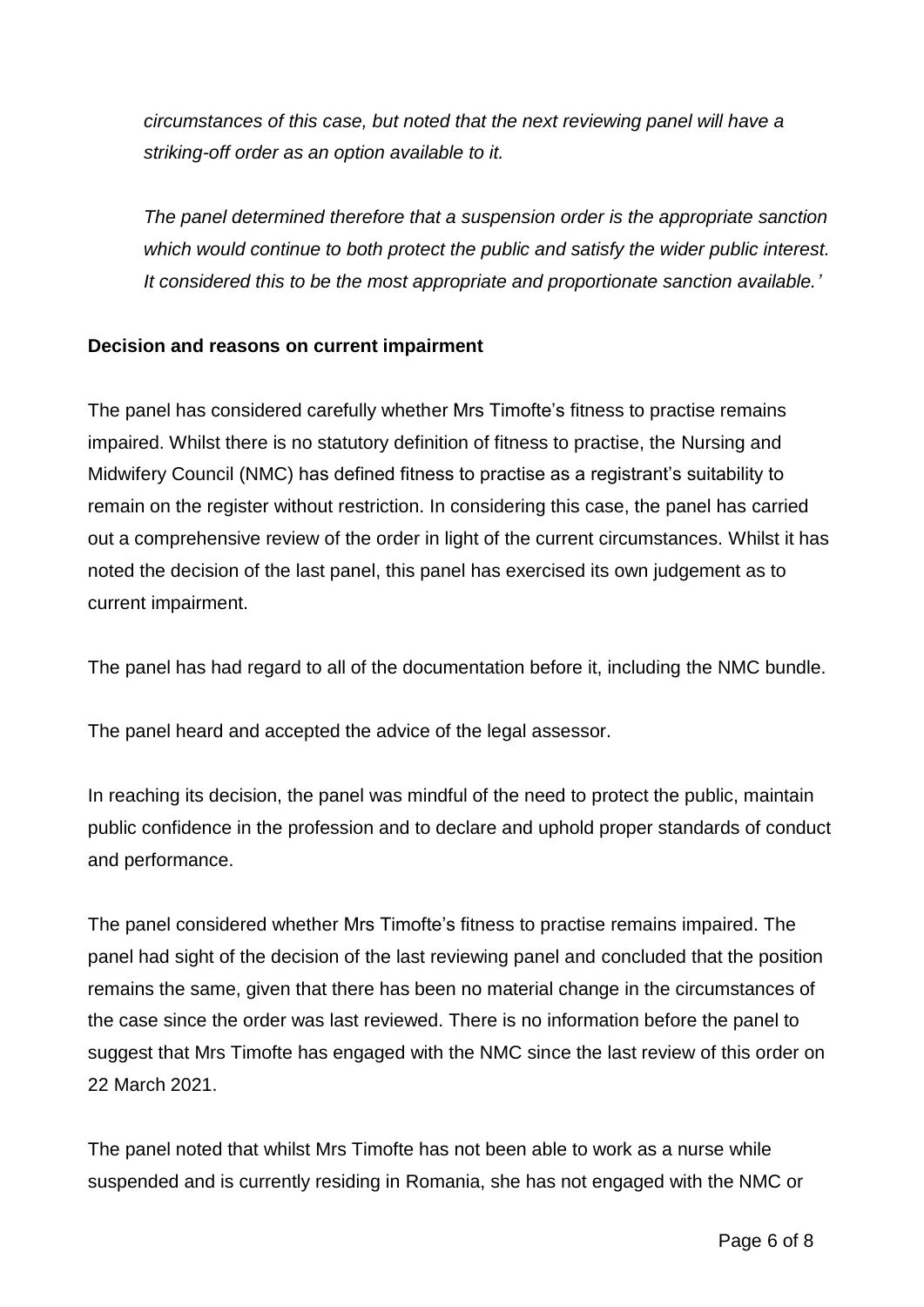provided the NMC with any reflective piece or evidence of up to date training or references, as requested by the last reviewing panel of this order.

The panel has borne in mind that its primary function is to protect patients and the wider public interest which includes maintaining confidence in the nursing profession and upholding proper standards of conduct and performance. The panel determined that, in this case, a finding of continuing impairment on public interest grounds is also required.

For these reasons, the panel finds that Mrs Timofte's fitness to practise remains impaired.

## **Decision and reasons on sanction**

Having found Mrs Timofte's fitness to practise currently impaired, the panel then considered what, if any, sanction it should impose in this case. The panel noted that its powers are set out in Article 30 of the Order. The panel has also taken into account the 'NMC's Sanctions Guidance' (SG) and has borne in mind that the purpose of a sanction is not to be punitive, though any sanction imposed may have a punitive effect.

The panel first considered whether to take no action but concluded that this would be inappropriate in view of the seriousness of the case. The panel decided that it would be neither proportionate nor in the public interest to take no further action.

It then considered the imposition of a caution order but again determined that, due to the seriousness of the case, and the public protection issues identified, an order that does not restrict Mrs Timofte's practice would not be appropriate in the circumstances. The SG states that a caution order may be appropriate where *'the case is at the lower end of the spectrum of impaired fitness to practise and the panel wishes to mark that the behaviour was unacceptable and must not happen again.'* The panel considered that Mrs Timofte's misconduct was not at the lower end of the spectrum and that a caution order would be inappropriate in view of the issues identified. The panel decided that it would be neither proportionate nor in the public interest to impose a caution order.

The panel next considered whether a conditions of practice on Mrs Timofte's registration would be a sufficient and appropriate response. The panel is mindful that any conditions